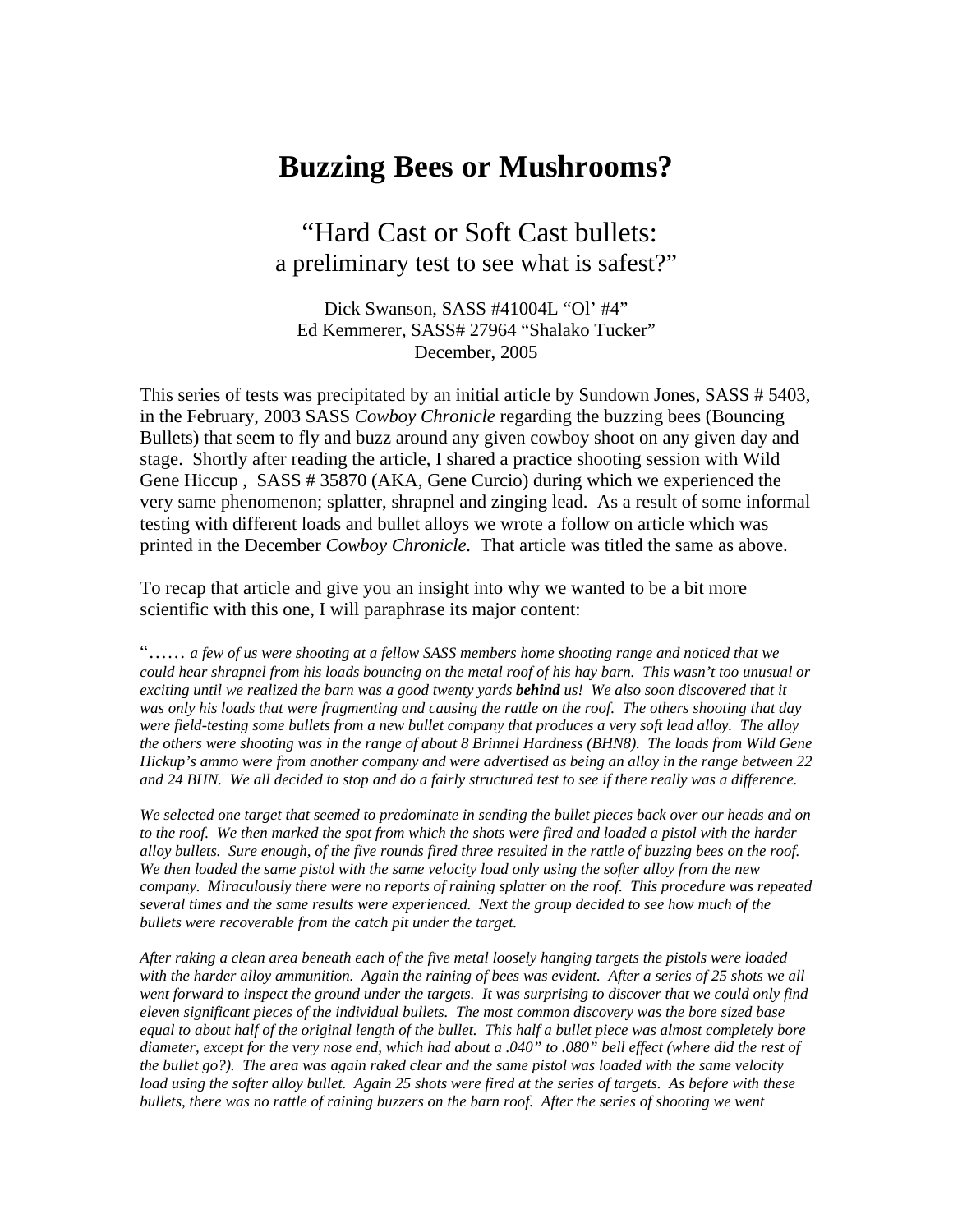*forward to inspect the catch pit area. To our surprise we discovered that most of the bullets were of about "quarter sized" tulip blossomed mushrooms. These were bullets fired from a 357 magnum Ruger Vaquero using a standard cowboy action load. Those flattened bullets not found immediately below the target plates*  were found along a parallel axis to the target stands and ranged as far as ten feet to the side. Not all the *recovered bullets (21) produced the classic tulip petal mushroom but all did demonstrate a complete flattening and weighed between 70% and 90% of original weight. The harder alloy bullet remains weighed at best 30% to 40% of original weight……."* 

The current article is a step above the informality of that first test, but does follow the principles of scientific discovery and replication. Given the above as an introduction and a serious rationale for the purpose to test different components for range safety. I hope the following information and strategies will be a foundation for further testing by several others. This is not a situation to be overlooked or taken lightly.

As outlined in the original article, the testers merely listened for a reactive impact on a metal roof and raked the area to look for remaining evidence of the projectile. This brief study was designed to determine a test layout and procedure for collecting actual trajectories of bullets and fragments. To begin I would like to offer some standard definitions and others that evolved from this set of tests,

## **Definitions:**

|                                                                                                                                 | <b>Bees:</b> The "Petal" fragments from a fragmented bullet after impact.                                                                                                            |  |  |  |  |  |
|---------------------------------------------------------------------------------------------------------------------------------|--------------------------------------------------------------------------------------------------------------------------------------------------------------------------------------|--|--|--|--|--|
| <b>Bullet:</b> The complete projectile fired from a firearm                                                                     |                                                                                                                                                                                      |  |  |  |  |  |
|                                                                                                                                 | <b>Bullet Alloy:</b> The formula of and metals in the cast bullet. The basic metals are Lead,                                                                                        |  |  |  |  |  |
|                                                                                                                                 | Tin and Antimony                                                                                                                                                                     |  |  |  |  |  |
|                                                                                                                                 | Hard: an advertised hardness between BHN20 and BHN24                                                                                                                                 |  |  |  |  |  |
|                                                                                                                                 | <b>Medium:</b> an advertised hardness between BHN12 and BHN16                                                                                                                        |  |  |  |  |  |
|                                                                                                                                 | <b>Soft:</b> an advertised hardness between BHN8 and BHN10                                                                                                                           |  |  |  |  |  |
| <b>Button:</b> A bullet base near bore diameter which weighs less than 60% of the bullets<br>original weight, yet has no Petals |                                                                                                                                                                                      |  |  |  |  |  |
| <b>CAS/SASS load:</b> Any loading that produces a bullet velocity of over 650fps                                                |                                                                                                                                                                                      |  |  |  |  |  |
|                                                                                                                                 | <b>Fragment:</b> Any part of the bullet which separates from the core integrity upon impact<br>larger than a #6 birdshot(see also "Petal")                                           |  |  |  |  |  |
| of their Petals.                                                                                                                | Mushrooms: Those bullets which retain more than 90% of their original weight and 80%                                                                                                 |  |  |  |  |  |
| Bee).                                                                                                                           | <b>Petal:</b> That part of the impacted bullet which is retained in the deformed structure, but<br>has flattened out like a petal of a flower (if separated it becomes a Fragment or |  |  |  |  |  |
| <b>Angle of Incidence :</b> The angle at which the bullet strikes the target                                                    |                                                                                                                                                                                      |  |  |  |  |  |
| <b>Refractive Angle (Angle of Refraction):</b> The angle the bullet, or bullet parts                                            |                                                                                                                                                                                      |  |  |  |  |  |
| (Fragments, Petals, Buttons or Mushrooms) departs from the target after impact                                                  |                                                                                                                                                                                      |  |  |  |  |  |
|                                                                                                                                 | Vertical refractive angle: the angle the fragments depart from the target<br>which varies from the hypothetical vertical plane; or perpendicular to the<br>ground                    |  |  |  |  |  |
|                                                                                                                                 |                                                                                                                                                                                      |  |  |  |  |  |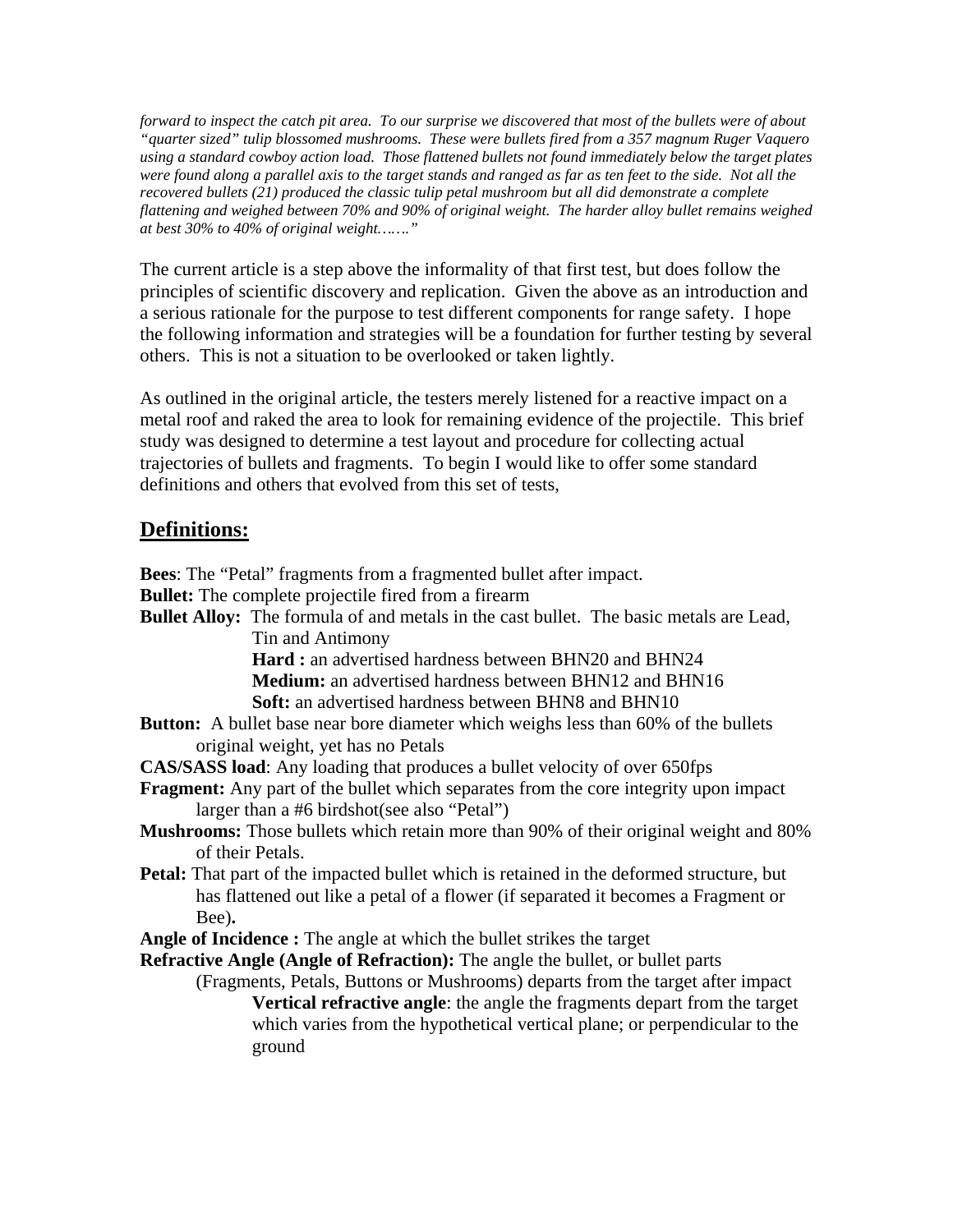**Horizontal refractive angle**: the angle the fragments depart from the target which varies from the hypothetical horizontal plane, or parallel with the ground

- **Safest Bullet**: The bullet containing the alloy which refracts the least amount of fragmentation towards the firing line
- **Target:** Standard steel plate used in shooting stages

**Zingers**: The smallest of fragmented particles that sting but don't penetrate the skin but can cause eye injury, about the size of a grain of sand (about the size of #7shot or smaller)

The whole point of this treatise is to determine if one alloy is safer ( meaning fewer fragments impacting at or behind the firing line) and if so, what range of hardness provides the safest range conditions. Since most SASS targets seem to be of similar size and shape, it was determined for this study that any target approximately 16" by 16" would represent the average mass and subsequent reaction to the test loads. This test was set up with only one steel target and was selected because it had the smoothest 'face' in the stable. As it turned out, this particular target had a slight bit of radius and thus was not absolutely flat, it was actually bowed a bit in the middle with the fading radius forming away from the shooting position, or convexed. In reality, this was a safer target than absolutely flat or concaved facing the shooter.

The standard CAS/SASS loads compared were in .45 Colt, .38 Special and .32-20. All loads were fired from pistols with 5-1/2" barrels and shot by the same shooter, from the same distance and angle to the same point of impact at the center of the steel surface. All loads in each caliber/gun combination incorporated the same powder, powder charge, primer, and case. The only variable being tested was the bullet alloy/hardness from different manufacturers. The alloy hardness numbers which determined whether they were classified as "Soft", "Medium" or "Hard" were taken from the respective manufacturer's web information. For the purpose of this study the definitions as listed under "Bullet Alloy" above will define the relative hardness's.

The purpose of this study was to determine not only that bullets might fragment in different configurations but also to determine if there was a consistent direction and range in which the fragments might predominate. The earlier study had already demonstrated that there was a difference. This study was to determine to what degree there was fragmentation and what direction they went. We needed a medium that would actually capture the impact of the flight of the fragments so we could measure their flight direction and relative size. To determine a measurement of fragments from target impact a "house" of paper was erected around the target. This "house' was a steel tent frame that normally supports a canvas wall tent that measures sixteen feet by twenty feet. Preliminary test assessment strongly suggested that a house that completely encapsulated the target was both difficult to erect and maintain, but was also unnecessary. The first shots from setup firings very clearly displayed a distinct pattern for the refractive fragments. Consequently, the complete "house' configuration was scrapped and a single wide sheet of waxed butcher paper was stretched across the frame. We first fired ten (10) rounds of a single bullet alloy and measured the relative angles and number of punctures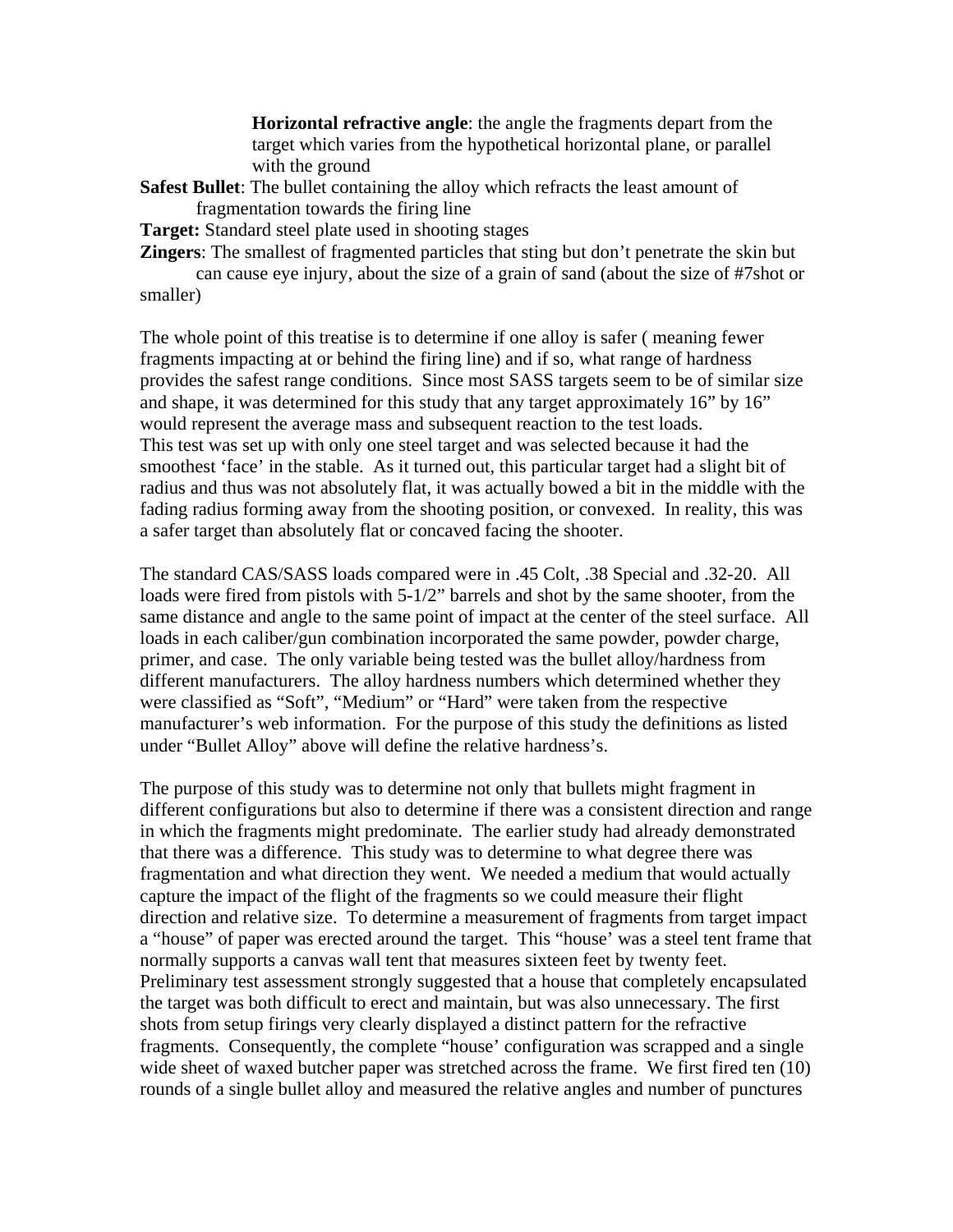in the paper. After review of this target it was concluded that rather than a single sheet for each caliber and alloy, it would be more demonstrative, and easier, to fire fewer bullets' but shoot all the alloys from a single caliber/pistol at the same target and then compare the angle, size, and concentrations of fragments (see photo below).



# **Methodology**:

The method of testing was relatively simple. We erected a tent frame, hung a target, stretched and anchored a paper over the frame then returned to the shooting position loaded the test loads and fired them at the center of the target. After firing one set of the loads (five rounds of the alloy) we returned to the target paper and, using a handy colored felt pen, marked all the holes from that test sequence. We then repeated the marking with a different color of felt marker for each load until all the loads are fired. At the conclusion of firing all the alloy test loads, we recovered the paper and hung a new one for the next caliber. Once all the test loads had been fired we took take the recovered test patterns to a nice, large flat wall and from the base lines for "center of target" and "top of target" counted all the holes, measured the average angle of refraction and somewhat subjectively estimated the size differences in each zone. Zone is a newly introduced term and is defined below.

Zone S-1, (Safe-One) was defined as that area the area with an angle less than 15 degrees from the vertical plane of the target AND 90 degrees below the plane of the top of the target. These fragments had all the appearance of being refracted in such a trajectory that they would reach neither the berm, the shooting line nor the next bay.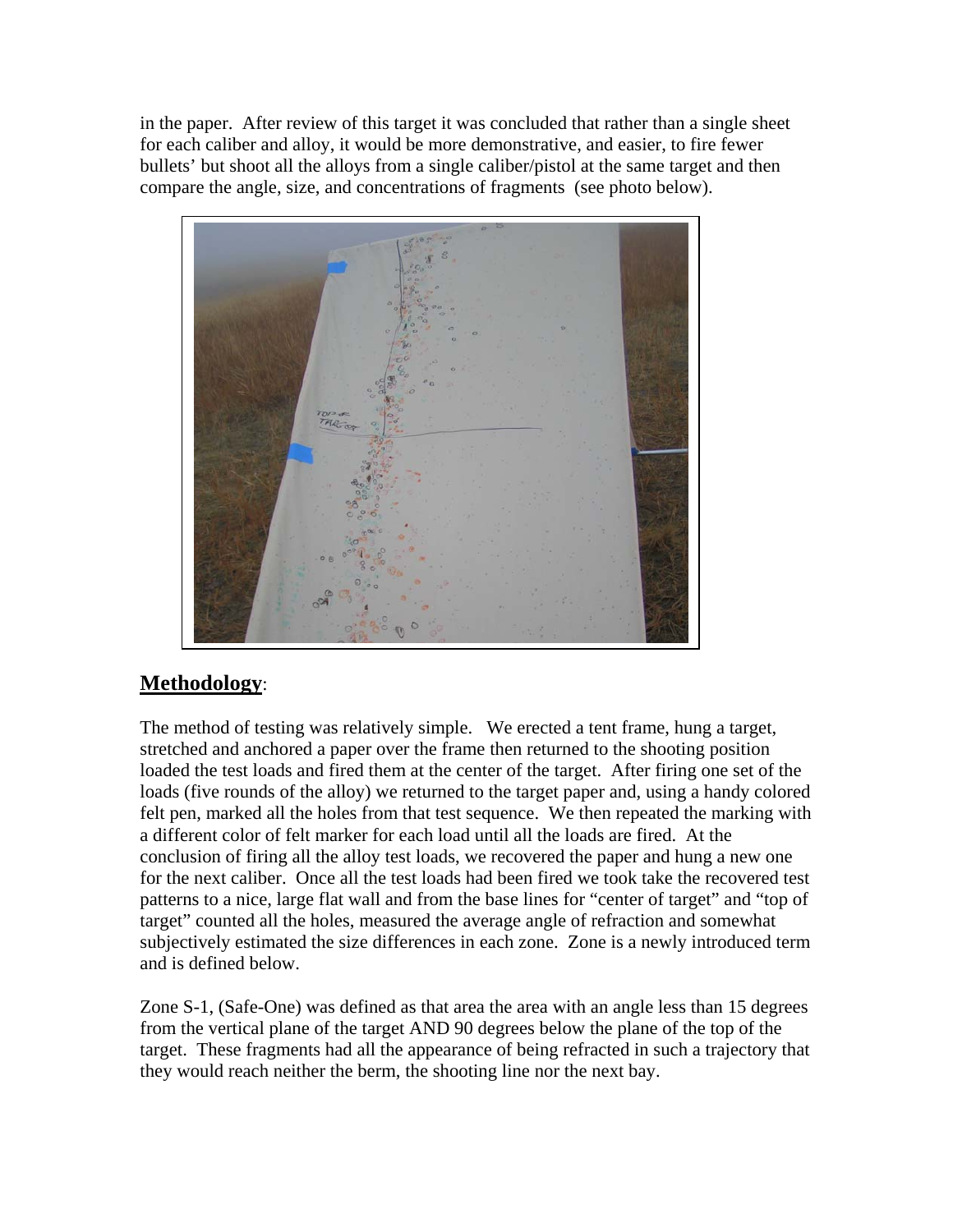Zone S-2 (Safe-Two) was defined as that area contained with a 15 degree arc on each side of the vertical centerline of the target, or a total of 30 degrees of vertical dispersion. These fragments also had the appearance of dispersing in an area not considered significantly hazardous for the range. Observations suggested these fragments would lose all energy before they contacted a shooter anywhere on the range.

That left Zone X, the area remaining between the two "S" zones, but including only the fragment count that was also outside a 15 degree horizontal plane. It was somewhat arbitrarily determined that this area provided the zone that contained the trajectory which would most likely result in any fragment with sufficient energy reaching the shooting line for any given shot.

Since only five shots for each caliber and alloy resulted so may holes to count and analyze within zone X, the data will only reflect fragment and definable zinger counts from that area.

The table below summarizes the count for fragments, zingers and "large" chunks that penetrated the capture paper. Remember a fragment is larger than a #6 birdshot and a zinger is at or smaller than a #7 birdshot. The term "Large" was added for the table to include those fragments that tore a sizeable hole or rip in the paper and measured in the over  $\frac{1}{2}$ " class all the way up to over 1" in length.

| <b>Caliber</b>                                    | 32-20                       |                      | 38/357 45 Colt                         |
|---------------------------------------------------|-----------------------------|----------------------|----------------------------------------|
| <b>Hard Cast</b>                                  |                             |                      |                                        |
| Fragment                                          | 4                           | 17 <sup>1</sup>      | 15                                     |
| Zinger                                            | 9                           | 43                   | 22                                     |
| Large                                             | 2                           | $\Omega$             | 3                                      |
| <b>Medium Cast</b><br>Fragment<br>Zinger<br>Large | 12 <sup>12</sup><br>33<br>3 | 10<br>21<br>$\Omega$ | 15<br>$\overline{7}$<br>$\overline{2}$ |
| <b>Soft Cast</b>                                  |                             |                      |                                        |
| Fragment                                          | 1                           | $\overline{2}$       | 0                                      |
| Zinger                                            | 0                           | 9                    | 0                                      |
| Large                                             | 0                           | $\Omega$             | 0                                      |
|                                                   |                             |                      |                                        |

#### **Zone "X" Fragment Count**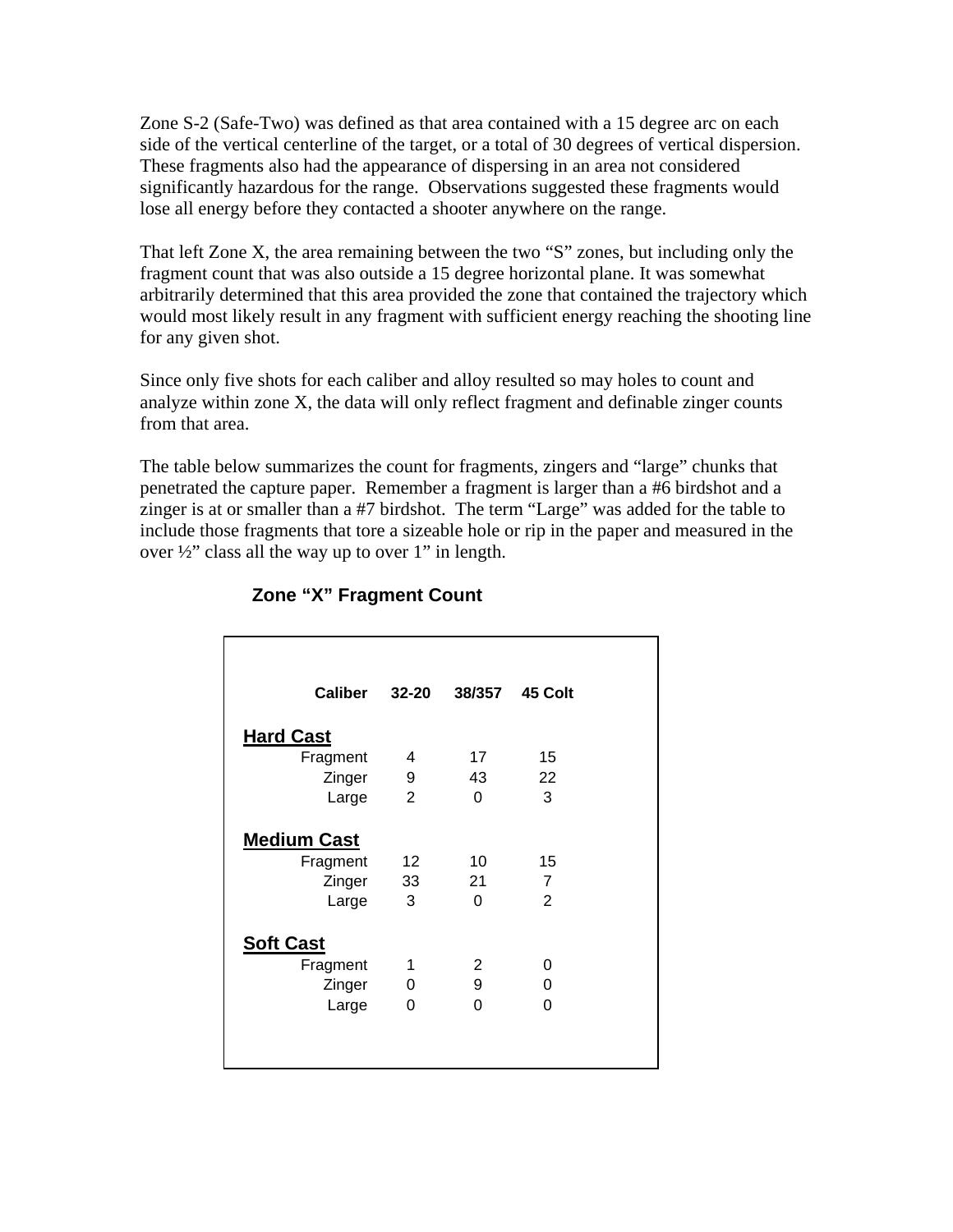### **Sample Test Sheet (38/357)**



#### **Some conclusions:**

Rather than compare the obvious, it should be somewhat apparent that a soft alloy bullet results in the least amount of fragmentation returning toward the firing line. From this collection of data it also seems, and the "Warthogs" will appreciate this, that a 45 caliber using a soft alloy bullet is the safest ammunition on the range! The surprising comparison was to notice that a 32-20 with hard cast alloy bullets is "safer" than with medium alloy bullets, but definitely safer with a softer alloy. Thus, the "safest" bullet. All other comparisons certainly do support the premise that softer alloy bullets provide a safer range environment.

While only the fragment count for what is defined as zone "X" were counted for analysis, it should be noted (see picture above) that there was a mass of fragment evidence between the 10 degree angle and the 15 degree angle. Further study of the trajectories of these fragments and their impact at the shooting line needs to be assessed.

The major conclusion to be appreciated from this study is that more study with some more restrictive parameters and more precise test sheet placement needs to be conducted.